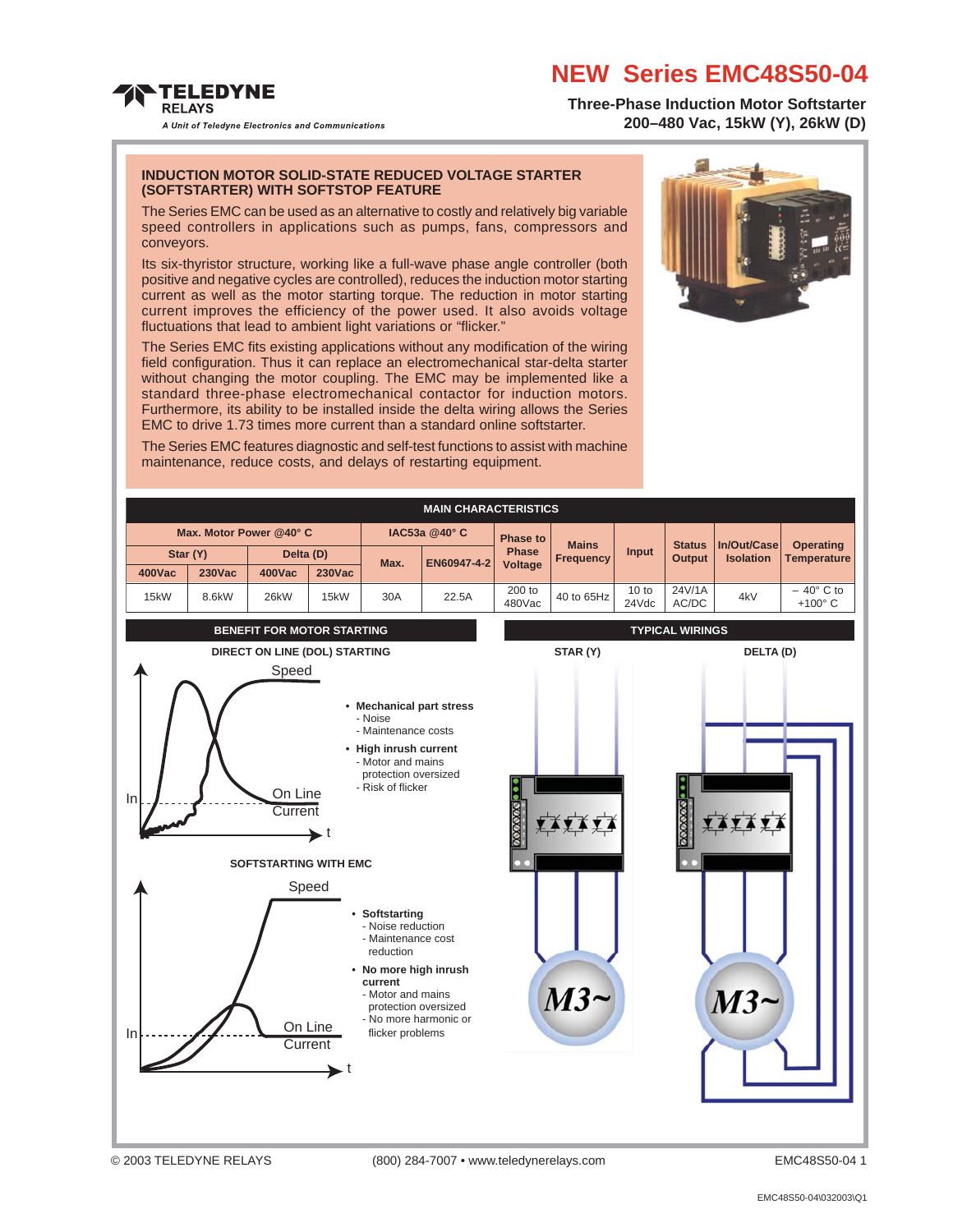

#### **Series EMC48S50-04**



EMC48S50-04 2 SPECIFICATIONS ARE SUBJECT TO CHANGE WITHOUT NOTICE © 2003 TELEDYNE RELAYS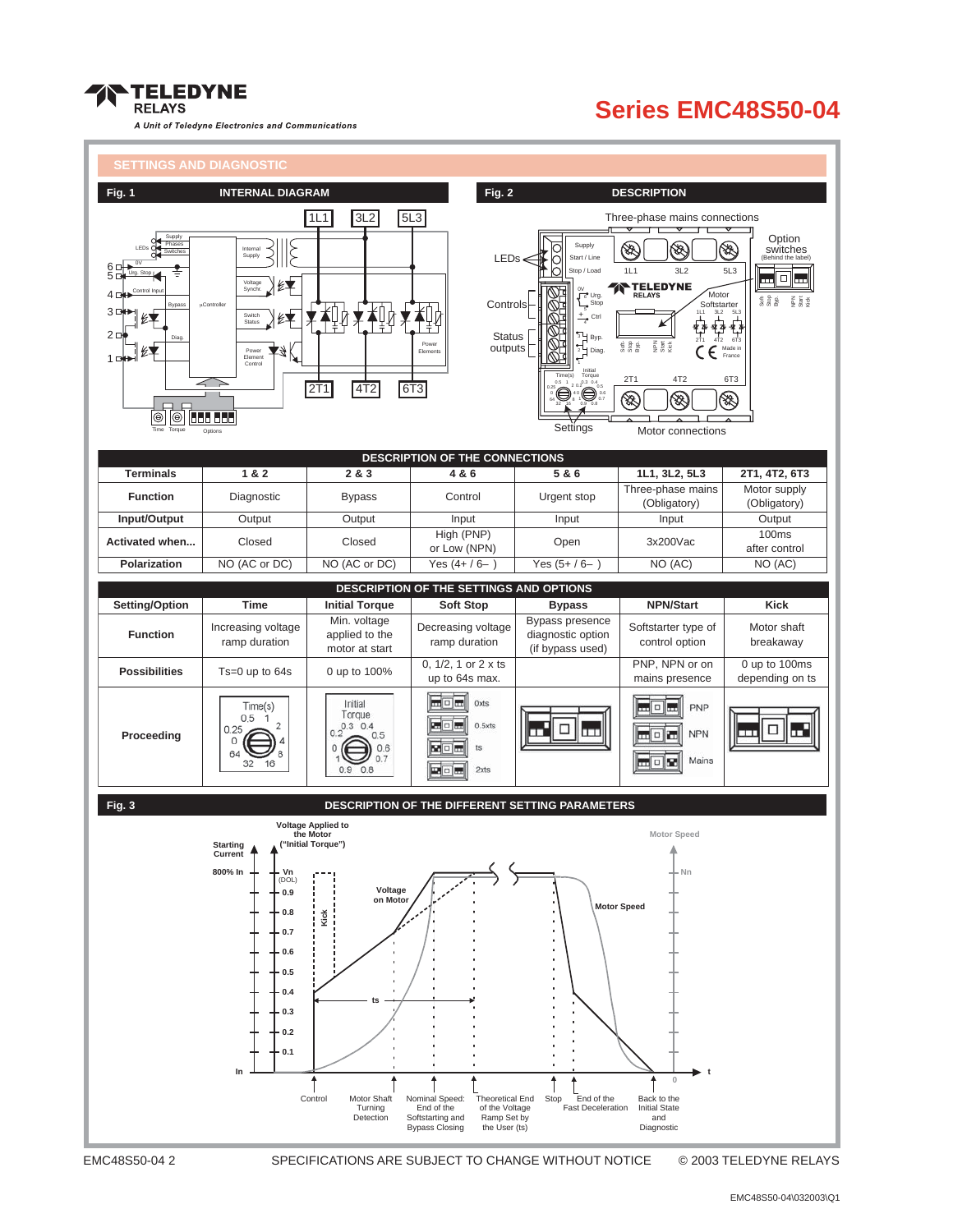

## **Series EMC48S50-04**

#### **SETTINGS AND DIAGNOSTIC**

|                                       |               | <b>SETTINGS AND DIAGNOSTIC</b> |                          |                          |                             |                                                                                                                                   |                                                                                                         |                                |                                                                                                                                                    |                                                          |
|---------------------------------------|---------------|--------------------------------|--------------------------|--------------------------|-----------------------------|-----------------------------------------------------------------------------------------------------------------------------------|---------------------------------------------------------------------------------------------------------|--------------------------------|----------------------------------------------------------------------------------------------------------------------------------------------------|----------------------------------------------------------|
|                                       |               |                                |                          |                          |                             |                                                                                                                                   | DESCRIPTION OF THE DIAGNOSTIC INFORMATION IN NORMAL OPERATION                                           |                                |                                                                                                                                                    |                                                          |
| Visualization                         |               |                                | <b>Status Output</b>     | <b>Motor</b>             | <b>Probable Cause</b>       |                                                                                                                                   |                                                                                                         |                                |                                                                                                                                                    |                                                          |
| <b>Supply</b>                         | Line          | Load                           | <b>Bypass</b>            | Diag.                    |                             |                                                                                                                                   |                                                                                                         |                                |                                                                                                                                                    |                                                          |
| ◯                                     | ◯             | ◯                              | $\overline{\phantom{a}}$ | $\overline{\phantom{a}}$ | Stopped                     | No mains or device not correctly wired                                                                                            |                                                                                                         |                                |                                                                                                                                                    |                                                          |
|                                       |               |                                | $\overline{\phantom{a}}$ | $\overline{\phantom{a}}$ | Stopped                     |                                                                                                                                   | Mains voltage and phases OK; motor detected; no control                                                 |                                |                                                                                                                                                    |                                                          |
|                                       | $\bullet$     | ∩                              | $\overline{\phantom{a}}$ | $\overline{\phantom{a}}$ | Starting                    |                                                                                                                                   | Mains voltage and phases OK; motor detected;<br>control detected and beginning of the softstarting ramp |                                |                                                                                                                                                    |                                                          |
|                                       |               | ◯                              | ⇁                        | $\overline{\phantom{a}}$ | Running to<br>nominal speed |                                                                                                                                   | Mains voltage and phases OK; motor detected;<br>no control detected and end of the softstarting ramp    |                                |                                                                                                                                                    |                                                          |
|                                       | ⌒             | ⌒                              | $\overline{\phantom{a}}$ | $\overline{\phantom{a}}$ | Decelerating                | Mains voltage and phases OK; motor detected;<br>no control detected and beginning of the softstopping ramp                        |                                                                                                         |                                |                                                                                                                                                    |                                                          |
| <b>DIAGNOSTICS IN CASE OF FAILURE</b> |               |                                |                          |                          |                             |                                                                                                                                   |                                                                                                         |                                |                                                                                                                                                    |                                                          |
|                                       | Visualization |                                |                          | <b>Status Output</b>     | <b>Motor</b>                |                                                                                                                                   | <b>Possible Cause</b>                                                                                   |                                |                                                                                                                                                    | <b>Solution</b>                                          |
| <b>Supply</b>                         | Line          | Load                           | <b>Bypass</b>            | Diag.                    |                             |                                                                                                                                   |                                                                                                         |                                |                                                                                                                                                    |                                                          |
| $\bullet$ $\bullet$                   | $\bigcirc$    | 0                              | $\overline{\phantom{a}}$ |                          | Stopped                     |                                                                                                                                   | Mains voltage too low                                                                                   |                                |                                                                                                                                                    | Check the phases 3L2 and 5L3                             |
| $\bigcirc$                            |               | $\bigcirc$                     | $\overline{\phantom{a}}$ | ⇁                        | Stopped                     | Phase(s) missing; mains frequency<br>out of range; too much inteference                                                           |                                                                                                         |                                | Check the phases                                                                                                                                   |                                                          |
| $\bigcirc$                            |               | $\bigcirc$                     | ⇁                        | $\overline{\phantom{m}}$ | Running                     | Phase(s) missing                                                                                                                  |                                                                                                         |                                | Check the phases                                                                                                                                   |                                                          |
| $\bigcirc$                            |               |                                | $\tau$                   |                          | Stopped                     | Load missing; short-circuited<br>thyristor                                                                                        |                                                                                                         |                                | Check the motor connections and<br>the solid-state switches                                                                                        |                                                          |
| ◯                                     |               |                                | プ                        |                          | Stopped                     | Bypass missing (its checking is re-<br>quired by the corresponding option)<br>$\Box$                                              |                                                                                                         |                                | Check the bypass connections or, if<br>not used, cancel the checking<br>option                                                                     |                                                          |
|                                       | 0             |                                | プ                        |                          | Stopped                     | The solid-state switches cannot<br>close                                                                                          |                                                                                                         |                                | Check if the connection between<br>5 and 6 of the control terminal block<br>is correctly done. Check as well if<br>the load current is sufficient. |                                                          |
|                                       |               |                                | プ                        |                          | Stopped                     | Microcontroller malfunction                                                                                                       |                                                                                                         |                                |                                                                                                                                                    | Disconnect the softstarter<br>from the mains for a while |
|                                       |               |                                | プ                        | ァ                        | Stopped                     | A problem occurred on the mains<br>(no voltage or a phase is missing)<br>then disappeared, but the control<br>voltage was applied |                                                                                                         | Remove the control for a while |                                                                                                                                                    |                                                          |
|                                       |               |                                |                          | ァ                        | Stopped                     | A problem occurred on the load<br>(temporary disconnection) then<br>disappeared, but the control voltage<br>was applied           |                                                                                                         |                                | Remove the control for a while                                                                                                                     |                                                          |
|                                       |               |                                |                          |                          |                             | <b>LEGEND</b>                                                                                                                     |                                                                                                         |                                |                                                                                                                                                    |                                                          |
| Off                                   |               | Green                          |                          | Red                      |                             | <b>Flashing Green</b>                                                                                                             | <b>Flashing Red</b>                                                                                     |                                | プ<br>Open                                                                                                                                          | Closed                                                   |

#### **IMPORTANT INFORMATION ABOUT THE DIAGNOSTIC**

1. The device makes a complete diagnostic (mains, load and itself) since it has enough supply voltage (On the mains or on the control side). 2. The device only checks the presence of the phases and the closing of the solid-state switches during the voltage ramps (softstart and softstop)

and during the full on-state period.

3. The control overrides the diagnostic.

• If a problem occurs during the control period, the device will close all the solid-state switches. If the problem goes on during the full on-state period, the corresponding information will be given to the user according to the table above.

• Likewise, if a problem occurs during the softstopping period, the device will stop immediately in order to reach the off-state diagnostic period.

4. On a hard stop (no softstop) and in the case of driving a large motor, the device may temporarily display a problem concerning the mains. This is due to an important residual voltage across the motor windings (back EMF generated by the motor rotation and the remaining magnetic field). This security allows the user to avoid connecting the motor to the mains in bad conditions. This phenomenon can be cancelled by using the softstop feature that slowly reduces the remaining magnetic field inside the motor. This also avoids overvoltage across the solid-state switches (increasing the lifetime expectancy of the integrated varistors). Therefore, softstop is recommended even with high inertia motor loads.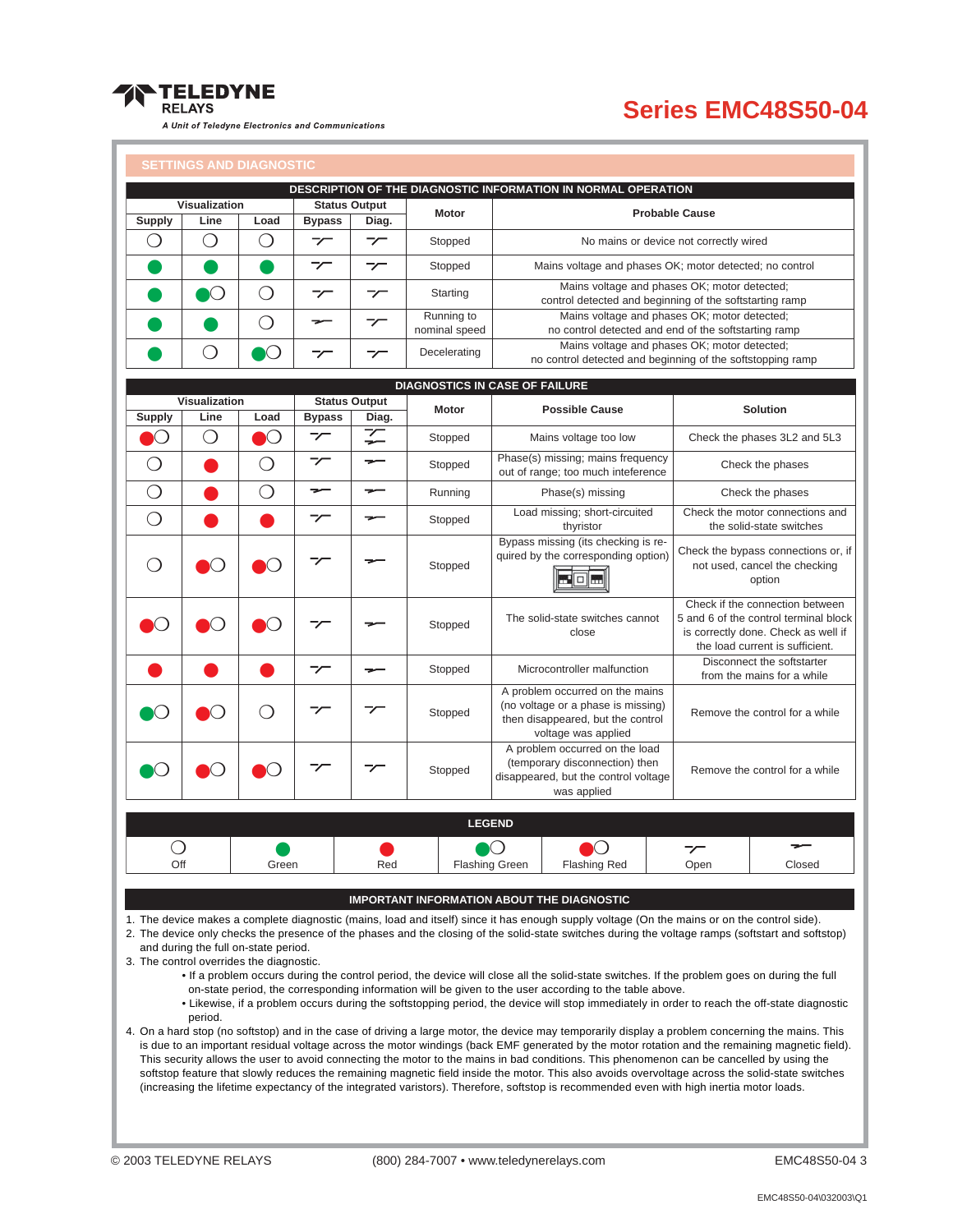

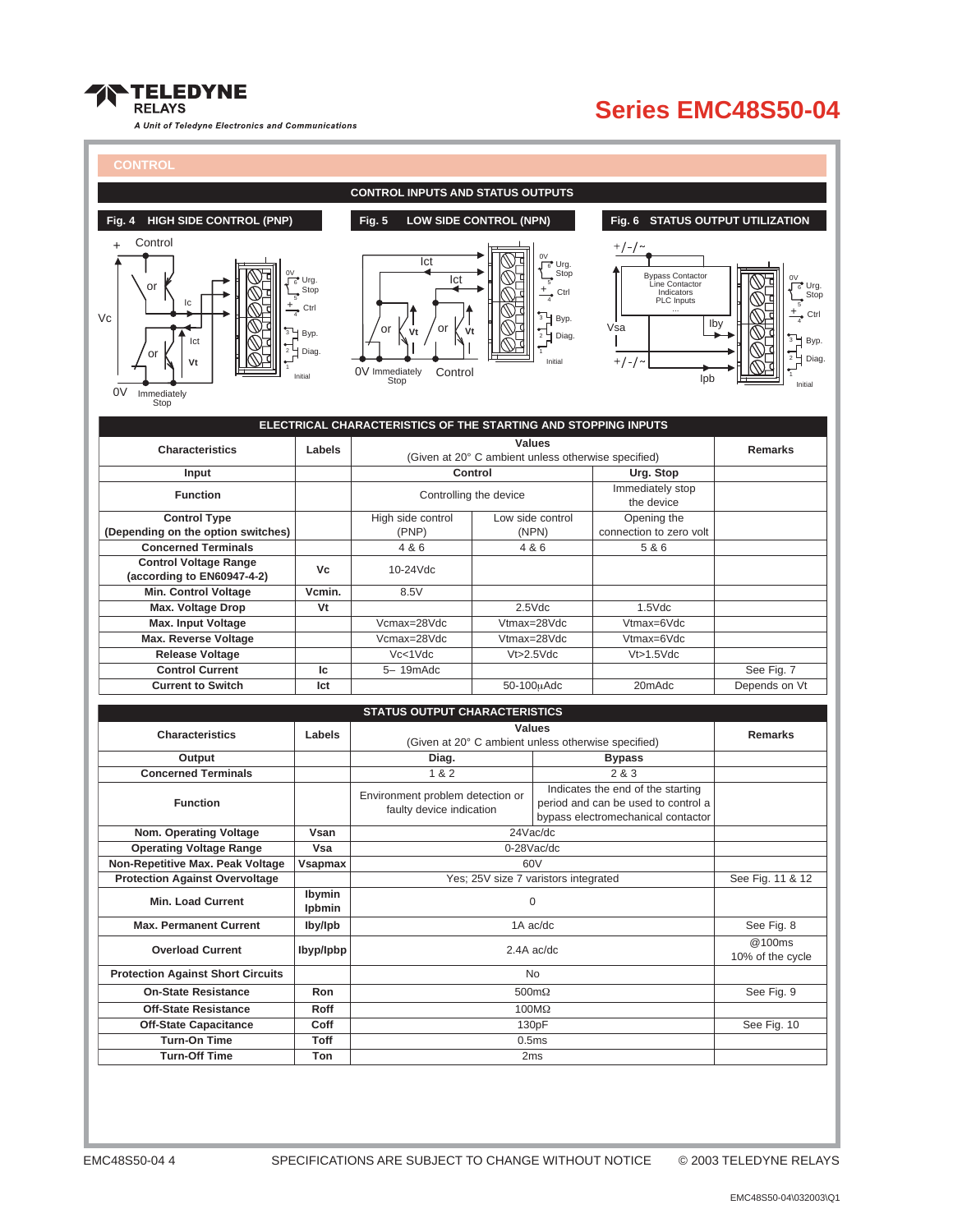

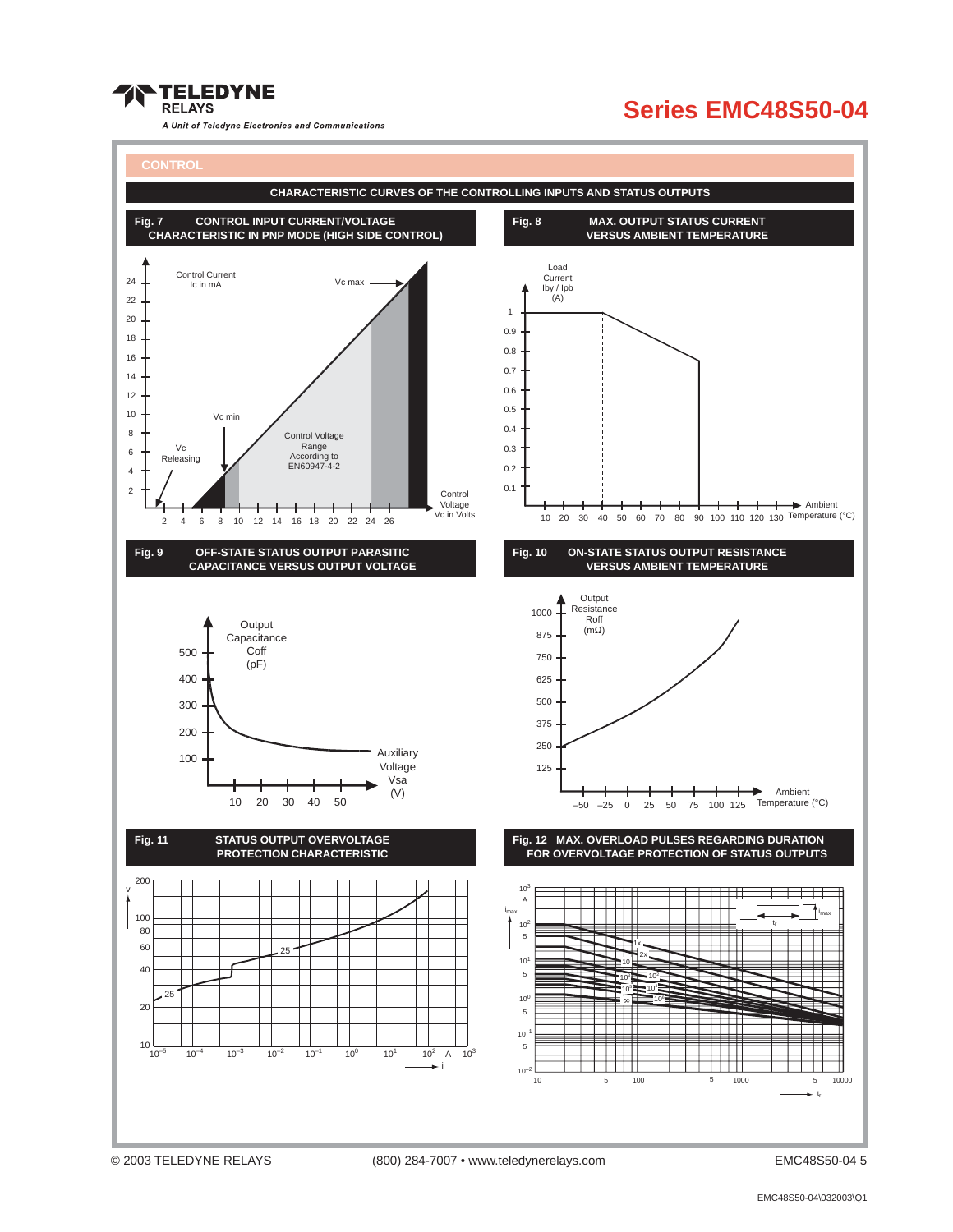

| <b>POWER</b>                                           |                  |                                                                    |                         |
|--------------------------------------------------------|------------------|--------------------------------------------------------------------|-------------------------|
|                                                        |                  | <b>INTERNAL SUPPLY ELECTRICAL CHARACTERISTICS</b>                  |                         |
|                                                        |                  | <b>Values</b>                                                      |                         |
| <b>Characteristics</b>                                 | Labels           | (Given at 20° C ambient unless otherwise specified)                | <b>Remarks</b>          |
| <b>Concerned Terminals</b>                             |                  | 3L2 & 5L3                                                          |                         |
| <b>Voltage Range</b>                                   | Ve               | 200-480Vac                                                         |                         |
| <b>Consumption</b>                                     | Is               | 1mA typical                                                        | See Fig. 1              |
| <b>Frequency Range</b>                                 | f                | 40-65Hz                                                            |                         |
| <b>Turn-On Time</b>                                    | tm               | <b>100ms</b>                                                       |                         |
|                                                        |                  |                                                                    |                         |
|                                                        |                  | <b>POWER SIDE CHARACTERISTICS</b>                                  |                         |
|                                                        |                  | Values                                                             |                         |
| <b>Characteristics</b>                                 | Labels           | (Given at 20° C ambient unless otherwise specified)                | <b>Remarks</b>          |
| <b>Concerned Terminals</b>                             |                  | 1L1, 2T1, 3L2, 4T2, 5L3, 6T3                                       |                         |
| <b>Max Power of the Motor</b>                          | Pn               | 15kW                                                               |                         |
| @400VAC Star Wiring (Y)                                |                  |                                                                    |                         |
| Max Power of the Motor                                 | Pn               | 8.6kW                                                              |                         |
| @230VAC Star Wiring (Y)                                |                  |                                                                    |                         |
| <b>Max Power of the Motor</b>                          | Pn               | 26kW                                                               | Device wired inside     |
| @400VAC Delta Wiring (D)                               |                  |                                                                    | the delta               |
| <b>Max Power of the Motor</b>                          | Pn               | 15kW                                                               | Device wired inside     |
| @230VAC Delta Wiring (D)                               |                  |                                                                    | the delta               |
| Nom. Operating Voltage                                 | Ven              | 230Vac & 400Vac                                                    |                         |
| <b>Operating Voltage Range</b>                         | Ve               | 200-480Vac                                                         |                         |
| Max. Non-repetitive Peak Voltage                       | Vep              | 1200V                                                              |                         |
| <b>Integrated Overvoltage Protection</b>               |                  | Yes                                                                | See Fig. 16 & 17        |
|                                                        |                  | 510V size 14 varistors                                             |                         |
| AC53a Nom. Current according to                        | le               | 22.5A                                                              | Hard conditions         |
| EN60947-4-2 (Induction Motor)                          | (AC53a)          |                                                                    | See Fig. 15             |
| <b>AC53a Max. Permanent Current</b>                    | le               | 30A                                                                | Normal conditions       |
| (Induction Motor)<br><b>Max. AC1 Permanent Current</b> | (AC53a)          | 50A                                                                | See Fig. 15             |
| (Resistive Loads)                                      | Ith $(AC1)$      | (65A if the wire cross-section is doubled for each power terminal) | e.g. softstarting lamps |
| Non-repetitive Peak Overload                           |                  |                                                                    |                         |
| Current (1 cycle of 10ms)                              | <b>ITSM</b>      | 2000A                                                              | See Fig. 14             |
| <b>Fusing Limit Current for Choosing</b>               |                  |                                                                    |                         |
| the Protecting Fuses                                   | l <sup>2</sup> t | 20000A <sup>2</sup> s                                              | @10ms                   |
| <b>Min. Load Current</b>                               | lemin            | 100 <sub>m</sub> A                                                 |                         |
| <b>Max. Leakage Current</b>                            | 11k              | 7mA                                                                | @400Vac 50Hz            |
| <b>Power Factor</b>                                    | Pf               | $0 - 1$                                                            |                         |
| <b>Operating Mains Frequency Range</b>                 | F                | 40-65Hz                                                            |                         |
| Off-state dv/dt                                        | dv/dt            | 500V/µs                                                            |                         |
| <b>Integrated Transient Voltage</b>                    |                  | Yes                                                                |                         |
| <b>Protection</b>                                      |                  | <b>RC</b> network                                                  |                         |
| <b>Max. Current Rising Time</b>                        | di/dt            | $50A/\mu s$                                                        |                         |
| <b>Direct Voltage Drop</b>                             | Vd               | 1.4V                                                               | @Ith                    |
| <b>Resistive Part</b>                                  |                  |                                                                    |                         |
| of the Direct Voltage Drop                             | rt               | $2m\Omega$                                                         | @125°C                  |
| <b>Threshold Part</b>                                  |                  |                                                                    |                         |
| of the Direct Voltage Drop                             | Vto              | 0.9V                                                               | @125°C                  |
| <b>Max. Junction Temperature</b>                       | <b>Tjmax</b>     | $125^\circ$ C                                                      |                         |
| <b>Junction/Plate Thermal Resistance</b>               |                  |                                                                    | $Total = 3 power$       |
| <b>Per Power Element</b>                               | Rthjc            | 0.25° K/W                                                          | elements                |
| <b>Plate/Heatsink Thermal Resistance</b>               | <b>Rthcs</b>     | 0.05° K/W                                                          |                         |
| <b>Vertically Mounted Heatsink</b>                     | Rthra            | $0.3^\circ$ K/W                                                    | @∆Tra=60° C             |
| <b>Thermal Resistance</b>                              |                  |                                                                    |                         |
| <b>Heatsink Thermal Time Constant</b>                  | <b>Tthra</b>     | 15min                                                              | @∆Tra=60° C             |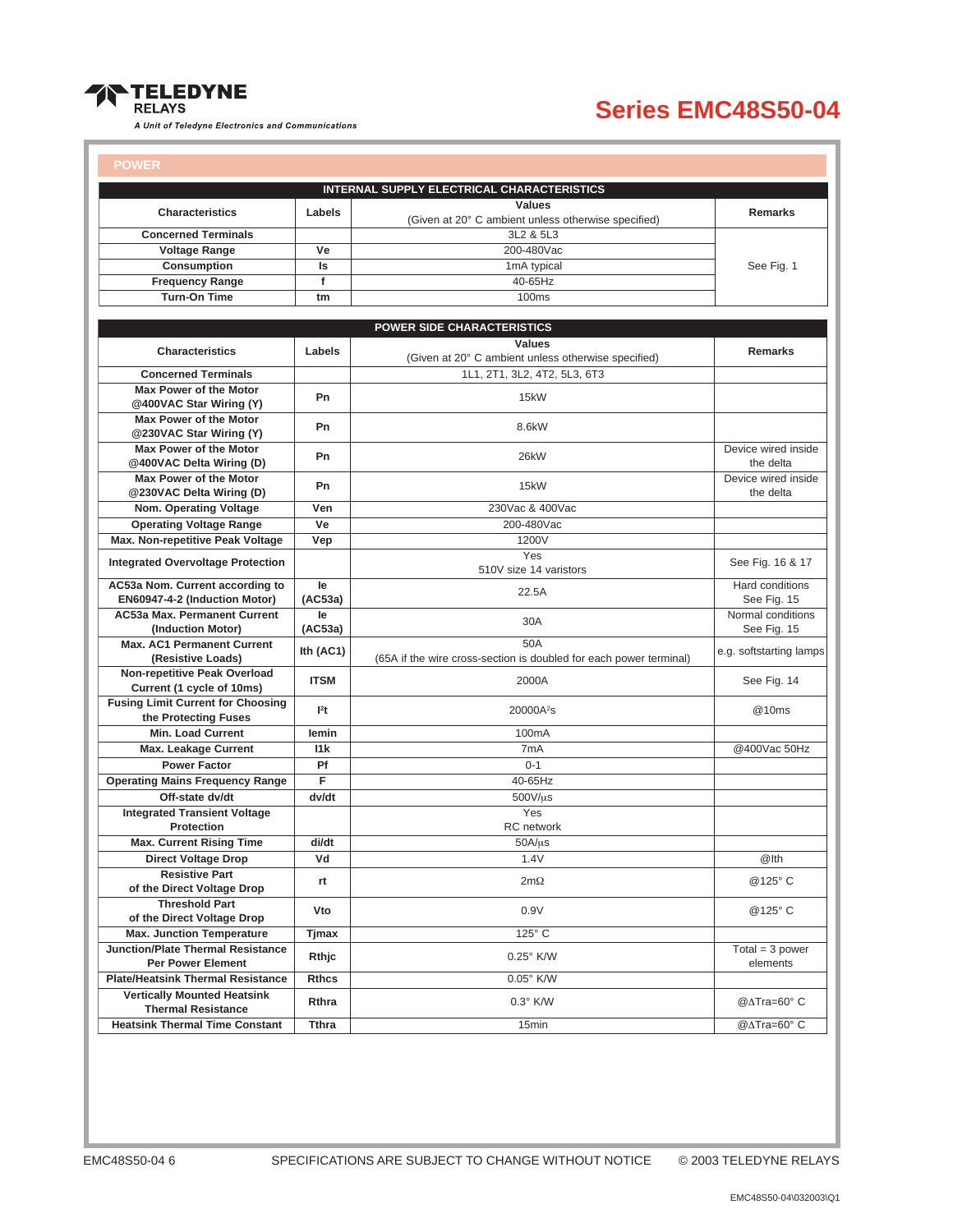

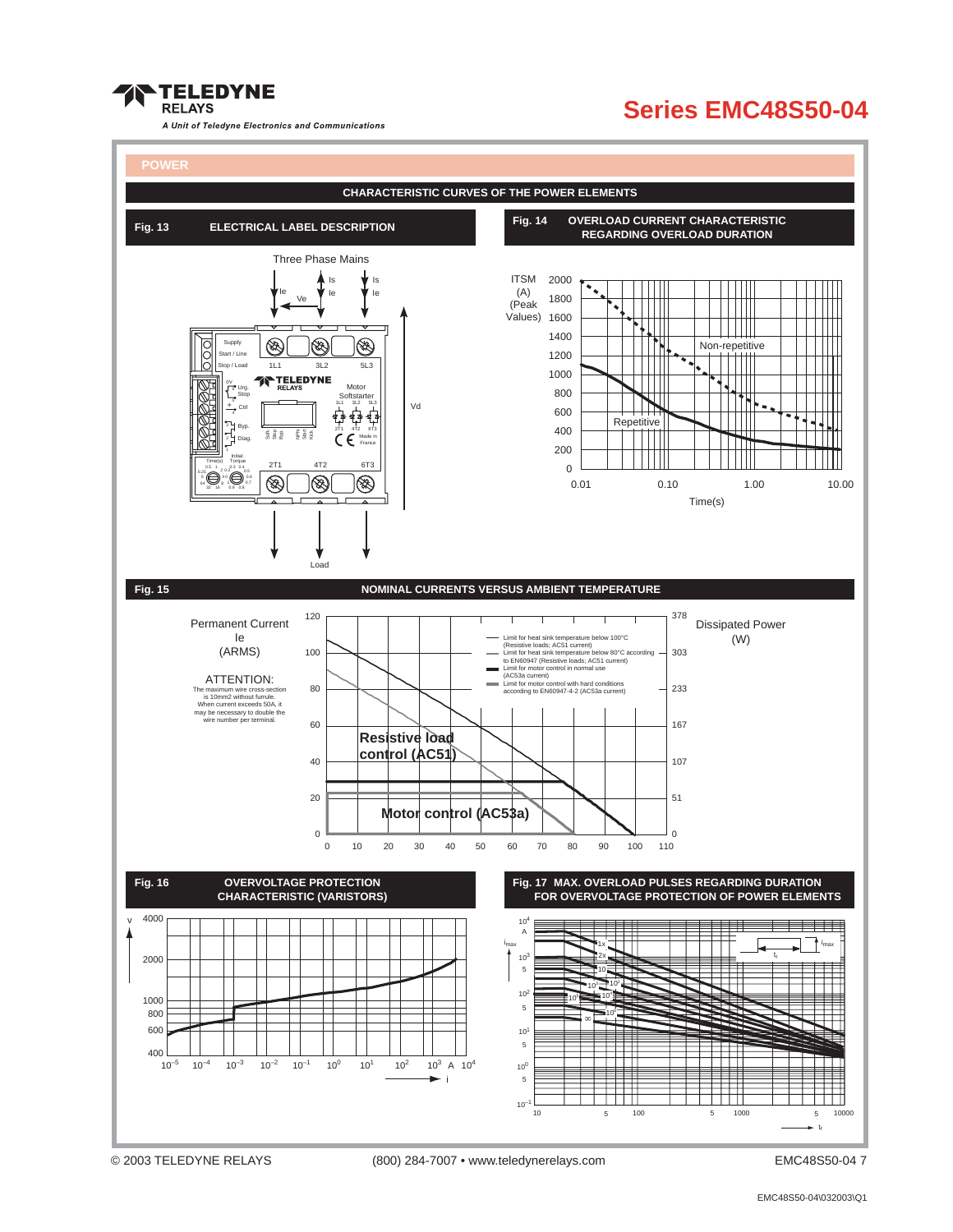

### **Series EMC48S50-04**

#### **GENERAL**

|                                                 |                                                                                | <b>INPUT/OUTPUT ISOLATION CHARACTERISTICS</b>                           |                                                                        |                                      |
|-------------------------------------------------|--------------------------------------------------------------------------------|-------------------------------------------------------------------------|------------------------------------------------------------------------|--------------------------------------|
| Labels<br><b>Characteristics</b>                |                                                                                | <b>Values</b><br>(Given at 20° C ambient unless otherwise specified)    |                                                                        | <b>Remarks</b>                       |
| <b>Power Output/Input Isolation</b>             | Vimp                                                                           | 4K <sub>v</sub>                                                         |                                                                        |                                      |
| <b>Status Outputs / Input Isolation</b><br>Vied |                                                                                | 2.5Kv                                                                   |                                                                        |                                      |
| <b>Plate/Input Isolation</b>                    | Vimp                                                                           | 4K <sub>v</sub>                                                         |                                                                        |                                      |
| <b>Status Output/Plate Isolation</b>            | Vimp                                                                           | 4K <sub>v</sub>                                                         |                                                                        |                                      |
| <b>Isolation Resistance</b>                     | Rio                                                                            | $1G\Omega$                                                              |                                                                        |                                      |
| <b>Isolation Capacitance</b>                    | Cio                                                                            | $8pF$                                                                   |                                                                        |                                      |
|                                                 |                                                                                | <b>CLIMATIC OPERATING ENVIRONMENT</b>                                   |                                                                        |                                      |
|                                                 |                                                                                | <b>Values</b>                                                           |                                                                        |                                      |
| <b>Characteristics</b>                          | Labels                                                                         | (Given at 20° C ambient unless otherwise specified)                     |                                                                        | <b>Remarks</b>                       |
| <b>Storage Ambient Temperature</b>              | <b>Tstg</b>                                                                    | $-40$ to 100 $^{\circ}$ C                                               |                                                                        |                                      |
| <b>Ambient Operating Temperature</b>            | Tamb                                                                           | $-40$ to 90 $^{\circ}$ C                                                |                                                                        |                                      |
| <b>Max Heat Sink Temperature</b>                | Tc                                                                             | $100^\circ$ C                                                           |                                                                        |                                      |
| <b>Wet Heat Resistance (Continuous)</b>         |                                                                                | According to I.E.C. 68 parts 2 & 3                                      |                                                                        |                                      |
| Wet Heat Resistance (Cyclical)                  |                                                                                | According to I.E.C. 68 parts 2 & 30                                     |                                                                        |                                      |
|                                                 |                                                                                | CONNECTIONS AND REQUIRED TOOLS ON THE CONTROL SIDE                      |                                                                        |                                      |
| <b>Characteristics</b>                          | Labels                                                                         | <b>Values</b>                                                           |                                                                        | <b>Remarks</b>                       |
|                                                 |                                                                                | (Given at 20° C ambient unless otherwise specified)                     |                                                                        |                                      |
| <b>Connections</b>                              |                                                                                | Screwed                                                                 |                                                                        |                                      |
| <b>Screwdriver</b>                              |                                                                                | $0.8 \times 2$ mm                                                       |                                                                        |                                      |
| <b>Wire Cross Section</b>                       |                                                                                | $2.5$ mm <sup>2</sup>                                                   |                                                                        |                                      |
| Min. & Max. Tightening Torque                   |                                                                                |                                                                         |                                                                        |                                      |
|                                                 |                                                                                | <b>CONNECTIONS AND REQUIRED TOOLS ON THE POWER SIDE</b>                 |                                                                        |                                      |
| <b>Characteristics</b>                          | Labels                                                                         | <b>Values</b>                                                           | Remarks                                                                |                                      |
| <b>Connections</b>                              |                                                                                | (Given at 20° C ambient unless otherwise specified)                     |                                                                        |                                      |
| <b>Screwdriver</b>                              |                                                                                | Screwed<br>Posidriv 2 or 0.8 x 5.5mm                                    |                                                                        |                                      |
| <b>Wire Cross Section</b>                       |                                                                                |                                                                         |                                                                        |                                      |
| Min. & Max. Tightening Torque                   |                                                                                | 1.5-6mm <sup>2</sup> (10mm <sup>2</sup> without ferrule)<br>1.8 to 3N.m |                                                                        |                                      |
| <b>Possible Number of Connected</b>             |                                                                                |                                                                         |                                                                        |                                      |
| Wires for the Max. Cross Section                |                                                                                | 2                                                                       |                                                                        |                                      |
|                                                 |                                                                                | CHARACTERTISTICS AND REQUIRED TOOLS FOR THE SETTINGS                    |                                                                        |                                      |
|                                                 |                                                                                |                                                                         |                                                                        |                                      |
| <b>Characteristics</b>                          | <b>Values</b><br>Labels<br>(Given at 20° C ambient unless otherwise specified) |                                                                         | <b>Remarks</b>                                                         |                                      |
| Setting                                         |                                                                                | "Time" and "Initial Torque"                                             | <b>Option Switches</b>                                                 |                                      |
| <b>Screwdriver</b>                              |                                                                                |                                                                         |                                                                        |                                      |
| <b>Number of Postions</b>                       |                                                                                | 10                                                                      | 2 for each switch                                                      |                                      |
| <b>Changing Position Required Torque</b>        |                                                                                | $>1.5N.cm +/- 50\%$                                                     | >3N.cm +/- 50%                                                         | Rotary switches:<br>No rotation stop |
| <b>Angle Between Each Position</b>              |                                                                                | $36^\circ$                                                              | 0°                                                                     |                                      |
|                                                 |                                                                                |                                                                         |                                                                        |                                      |
|                                                 |                                                                                | <b>MISCELLANEOUS CHARACTERISTICS</b>                                    |                                                                        |                                      |
| <b>Characteristics</b>                          | Labels                                                                         | <b>Values</b><br>(Given at 20° C ambient unless otherwise specified)    |                                                                        | Remarks                              |
| Housing                                         |                                                                                | <b>UL94V0</b>                                                           |                                                                        |                                      |
|                                                 |                                                                                | Omega DIN rail (DIN50022) or screwed                                    |                                                                        |                                      |
| <b>Mounting</b>                                 | Noise Level                                                                    |                                                                         | Low audible vibration during the softstarting and softstopping periods |                                      |
|                                                 |                                                                                |                                                                         |                                                                        |                                      |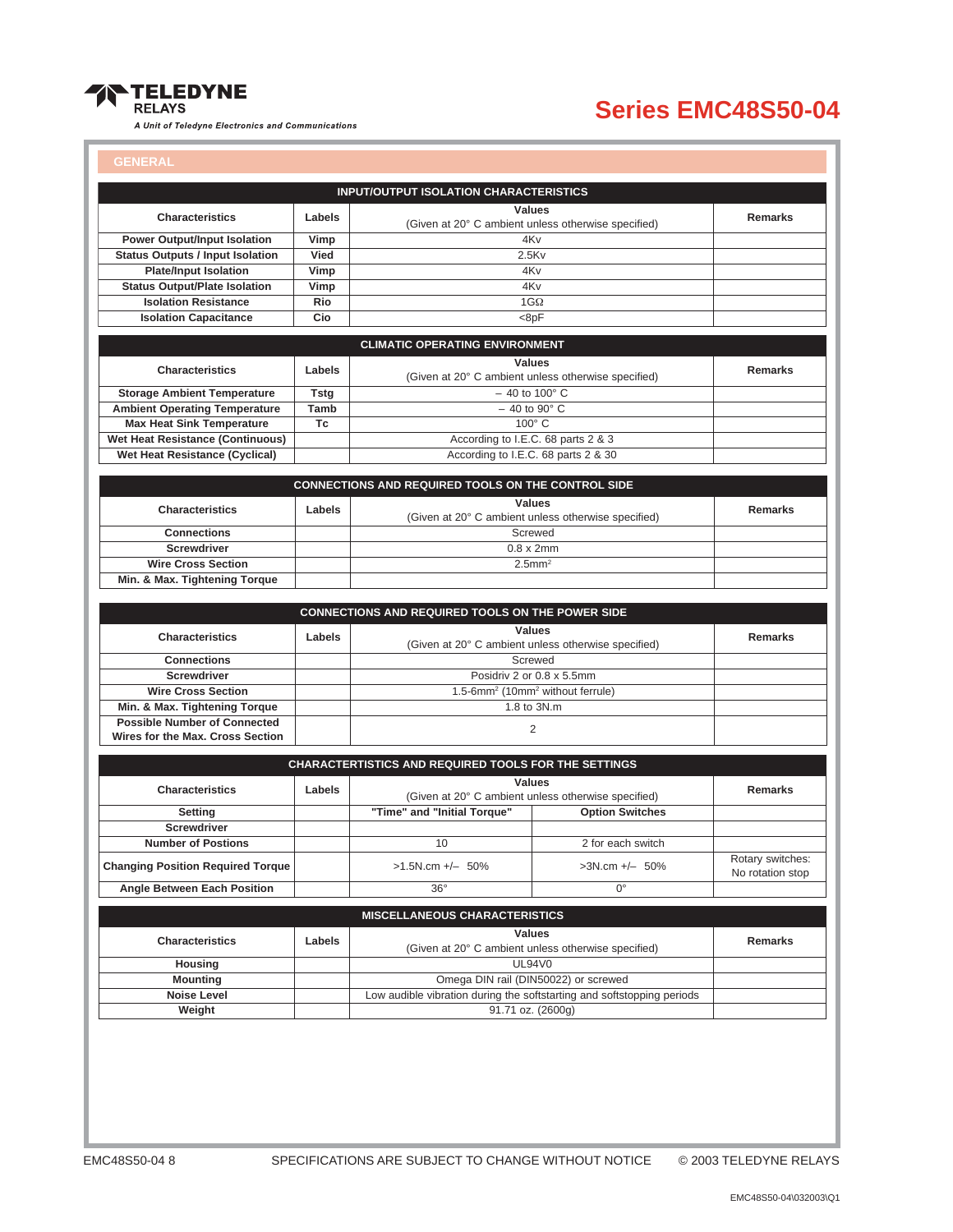

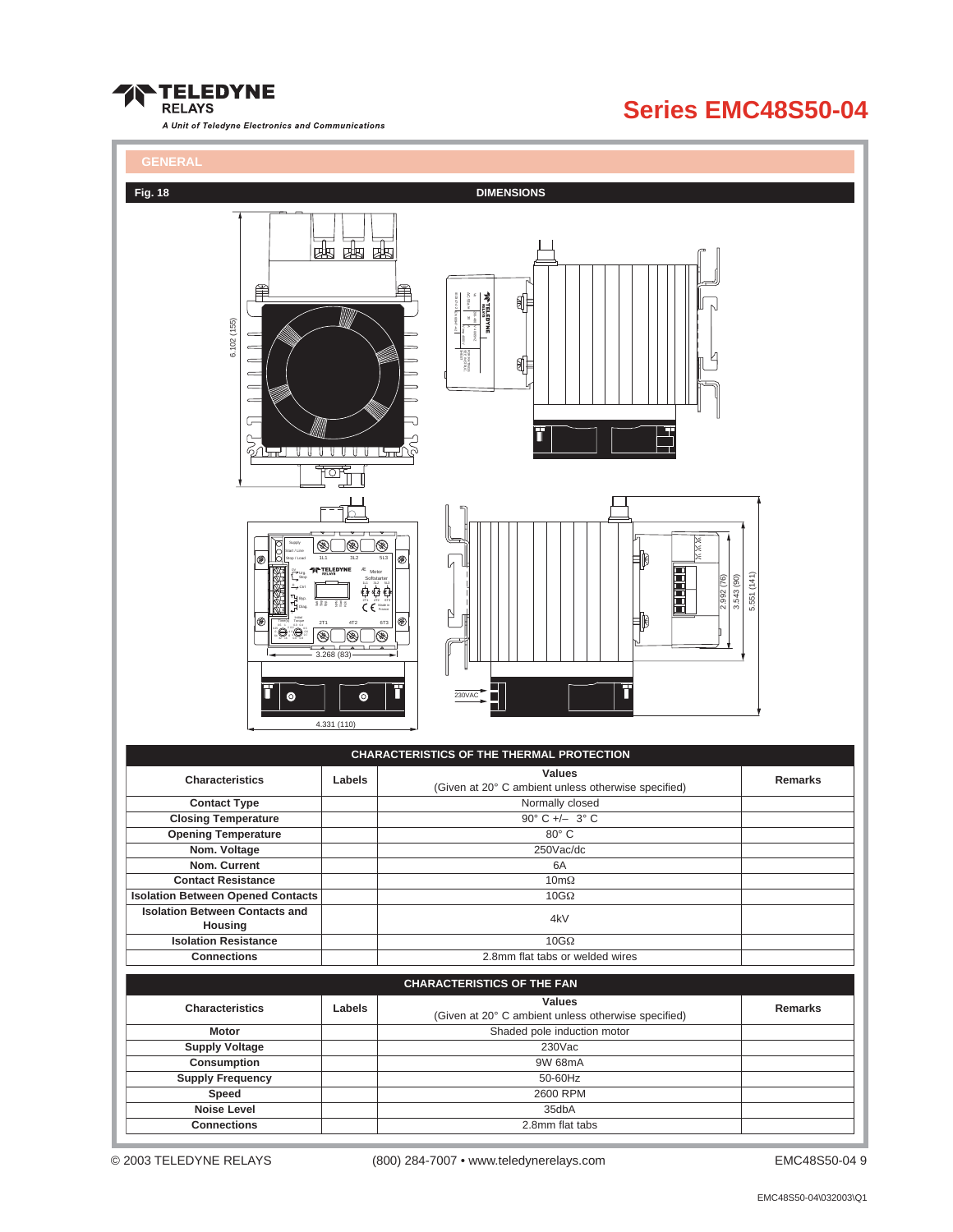

| <b>STANDARDS</b> |  |  |
|------------------|--|--|
|                  |  |  |
|                  |  |  |

|                                        |                        | IMMUNITY LEVEL WITHIN ELECTROMAGNETIC COMPATIBILITY (E.M.C.)                                                                                                                                                                                                                                                                                                                                                                                                                                                                                                                                                                                                                                                                                                          |                                        |
|----------------------------------------|------------------------|-----------------------------------------------------------------------------------------------------------------------------------------------------------------------------------------------------------------------------------------------------------------------------------------------------------------------------------------------------------------------------------------------------------------------------------------------------------------------------------------------------------------------------------------------------------------------------------------------------------------------------------------------------------------------------------------------------------------------------------------------------------------------|----------------------------------------|
| <b>Characteristics</b>                 | Labels                 | <b>Values</b><br>(Given at 20° C ambient unless otherwise specified)                                                                                                                                                                                                                                                                                                                                                                                                                                                                                                                                                                                                                                                                                                  | <b>Remarks</b>                         |
| Electrostatic discharges               | <b>EN</b><br>61000-4-2 | 8kV in the air<br>4kV contact                                                                                                                                                                                                                                                                                                                                                                                                                                                                                                                                                                                                                                                                                                                                         | No state<br>changing or<br>destruction |
| <b>Radiated Electromagnetic Fields</b> | EN<br>61000-4-3        | 10V/m                                                                                                                                                                                                                                                                                                                                                                                                                                                                                                                                                                                                                                                                                                                                                                 | No state<br>changing or<br>destruction |
| <b>Fast Transient Bursts</b>           | EN<br>61000-4-4        | 2kV direct coupling on the power side<br>2kV clamped coupling on the input side                                                                                                                                                                                                                                                                                                                                                                                                                                                                                                                                                                                                                                                                                       | No state<br>changing or<br>destruction |
| <b>Electric Shocks</b>                 | <b>EN</b><br>61000-4-5 | 1kV direct coupling differential mode (Input and output sides)<br>2kV direct coupling common mode (Input and output sides)                                                                                                                                                                                                                                                                                                                                                                                                                                                                                                                                                                                                                                            | No state<br>changing or<br>destruction |
| <b>Voltage Drop</b>                    | EN<br>61000-4-11       |                                                                                                                                                                                                                                                                                                                                                                                                                                                                                                                                                                                                                                                                                                                                                                       |                                        |
|                                        |                        | EMISSION LEVEL WITHIN ELECTROMAGNETIC COMPATIBILITY (E.M.C.)                                                                                                                                                                                                                                                                                                                                                                                                                                                                                                                                                                                                                                                                                                          |                                        |
|                                        |                        | <b>Values</b>                                                                                                                                                                                                                                                                                                                                                                                                                                                                                                                                                                                                                                                                                                                                                         |                                        |
| <b>Characteristics</b>                 | Labels                 | (Given at 20° C ambient unless otherwise specified)                                                                                                                                                                                                                                                                                                                                                                                                                                                                                                                                                                                                                                                                                                                   | <b>Remarks</b>                         |
| <b>Conducted Disturbances</b>          | EN55011                | In compliance with the standards for industrial field<br>In compliance with the standards                                                                                                                                                                                                                                                                                                                                                                                                                                                                                                                                                                                                                                                                             |                                        |
|                                        |                        | for domestic field with an external bypass contactor<br><30dbuV for the frequency range 30- 230MHz                                                                                                                                                                                                                                                                                                                                                                                                                                                                                                                                                                                                                                                                    |                                        |
| <b>Radiated Disturbances</b>           | EN55011                | <37dbuV for the frequency range 230- 1000MHz                                                                                                                                                                                                                                                                                                                                                                                                                                                                                                                                                                                                                                                                                                                          |                                        |
| <b>Remarks Concerning Filtering</b>    |                        | The conducted or radiated disturbances generated by solid-<br>state relays depend on the wiring and load configuration.<br>The test method recommended by the European standards<br>concerning electromagnetic compatibility leads to results far from reality.<br>We recommend use of filters based on your application.<br>The European standard EN60947-4-2 requires the<br>measurement to be done at full on state (end of the softstarting period).<br>Therefore, our products are below the industrial field required levels on<br>inductive load like the induction motor and no additional filter is needed.<br>The starting period that may last several minutes generates enough<br>interference to disturb sensitive devices located near the softstarter. |                                        |
|                                        |                        | <b>LOW-VOLTAGE DIRECTIVE</b>                                                                                                                                                                                                                                                                                                                                                                                                                                                                                                                                                                                                                                                                                                                                          |                                        |
| <b>Characteristics</b>                 | Labels                 | <b>Values</b><br>(Given at 20° C ambient unless otherwise specified)                                                                                                                                                                                                                                                                                                                                                                                                                                                                                                                                                                                                                                                                                                  | <b>Remarks</b>                         |
| <b>Standard</b>                        |                        | EN60947-4-2                                                                                                                                                                                                                                                                                                                                                                                                                                                                                                                                                                                                                                                                                                                                                           |                                        |
| <b>Protection Level</b>                | IP                     | 2L <sub>0</sub>                                                                                                                                                                                                                                                                                                                                                                                                                                                                                                                                                                                                                                                                                                                                                       |                                        |
| <b>Protection for Direct Touch</b>     |                        | According to V.D.E. 160 part 100; Back hand and finger safety                                                                                                                                                                                                                                                                                                                                                                                                                                                                                                                                                                                                                                                                                                         |                                        |
|                                        |                        | <b>APPROVALS</b>                                                                                                                                                                                                                                                                                                                                                                                                                                                                                                                                                                                                                                                                                                                                                      |                                        |
| <b>Characteristics</b>                 | Labels                 | <b>Values</b><br>(Given at 20° C ambient unless otherwise specified)                                                                                                                                                                                                                                                                                                                                                                                                                                                                                                                                                                                                                                                                                                  | <b>Remarks</b>                         |
| <b>CE Marking</b>                      | EN<br>60947-4-2        | Yes                                                                                                                                                                                                                                                                                                                                                                                                                                                                                                                                                                                                                                                                                                                                                                   |                                        |
| c UL US                                | <b>UL508</b>           | Pending                                                                                                                                                                                                                                                                                                                                                                                                                                                                                                                                                                                                                                                                                                                                                               |                                        |
| <b>VDE 0805</b>                        | <b>EN60950</b>         | Pending                                                                                                                                                                                                                                                                                                                                                                                                                                                                                                                                                                                                                                                                                                                                                               | Office environment                     |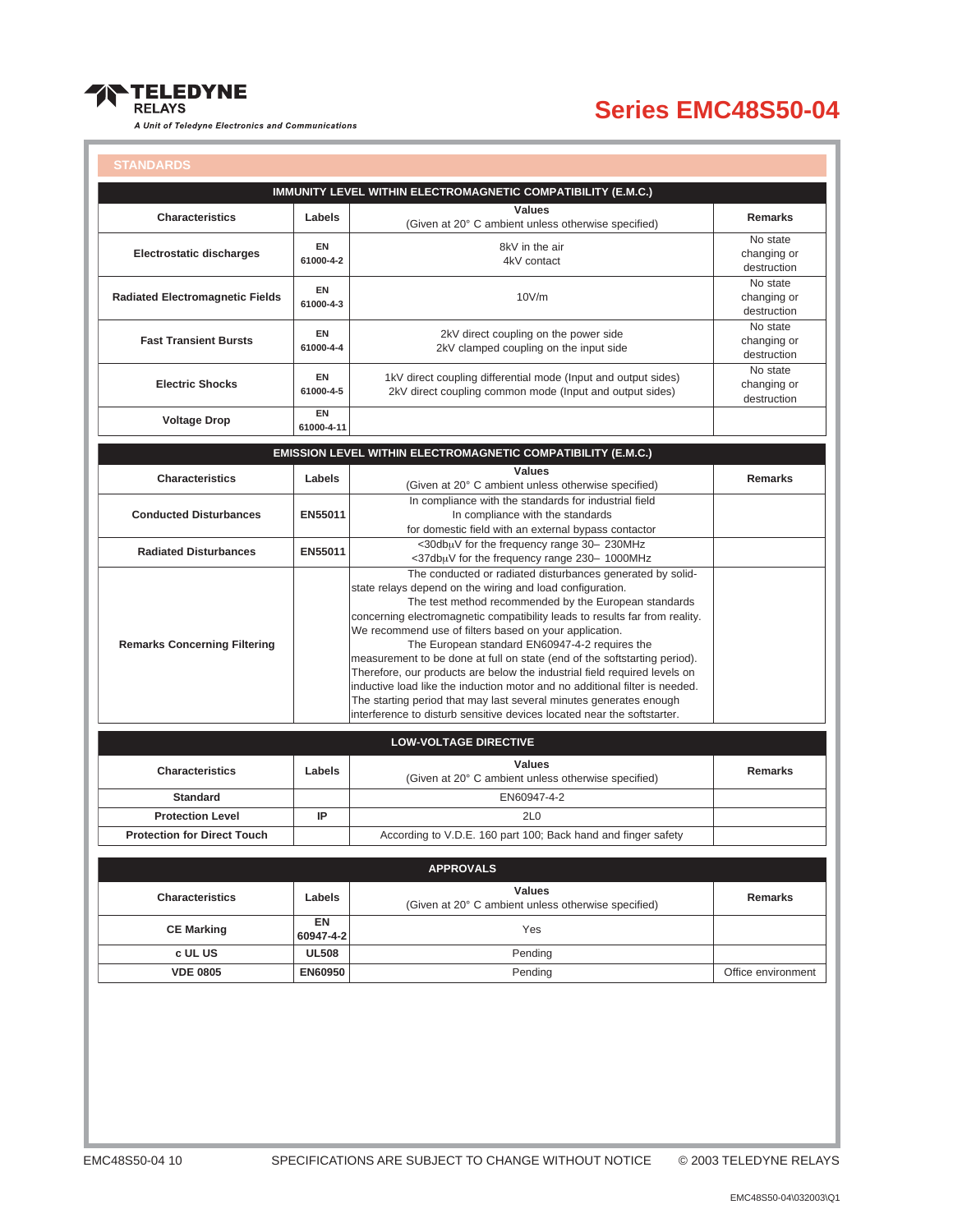#### **Series EMC48S50-04**

**RFI AYS** 

**TELEDYNE** 

A Unit of Teledyne Electronics and Communications

#### **IMPORTANT**

The installation of this product must be done by **qualified people**, informed about electric hazards (electrocution risks linked to the voltage levels in the circuit).

Any intervention on the installation must be operated with the circuit disconnected from the electric grid by an electromechanical mean insuring a sufficient galvanic isolation.



The EMC is composed of silicon-based solid-state switches. **They never ensure a safe function when they are not controlled** (important leakage current and untimely closing). Therefore, we advise you to use an electromechanical device in series with the softstarter, which can ensure a safe operation in the disconnected circuit.

The emergency stop must not be done by the softstarter. It must be done by an electromechanical mean with sufficient current breaking possibility.

In order to operate the circuit safely, the control part of the softstarter will have to be disconnected from the control or auxiliary supplies as well.

#### **ATTENTION**

- **1. The EMC does not correctly operate on three-phase mains with the motor neutral connected to the neutral of the mains. If you have such a requirement, please contact us.**
- 2. The overload relay must be adapted to the motor.
- 3. Please take care not to make short circuits while installing the bypass contactor or the backward wires for delta wiring.
- 4. In case of devices planned to be used connected to a bypass contactor, the control voltage will have to be held sufficiently to allow the bypass to close. Verify the bypass checking option "byp."
- 5. In case of fast softstarting and softstopping controls without waiting for the end of the ramps, the motor may heat up. Please contact your motor supplier to choose an adapted model.

| <b>ENVIRONMENT OF THE SOFTSTARTER</b>                                  |                 |                                                              |                |  |  |  |
|------------------------------------------------------------------------|-----------------|--------------------------------------------------------------|----------------|--|--|--|
| Labels<br><b>Devices</b>                                               |                 | <b>Description</b>                                           | <b>Remarks</b> |  |  |  |
| <b>On Line Fuses</b><br>(Hard conditions according to<br>EN60947-4-2)  |                 | FERRAZ 14 x 51 am 50/500V                                    |                |  |  |  |
| <b>On Line Fuses</b><br>(Normal conditions)                            |                 | To be determined by the user                                 |                |  |  |  |
| <b>Overload Relay</b><br>(Hard conditions according to<br>EN60947-4-2) |                 | Moeller Z00-24 class 10A                                     |                |  |  |  |
| <b>Overload Relay</b><br>(Normal conditions)                           |                 | To be determined by the user                                 |                |  |  |  |
| <b>Breaking Capability</b><br>of the Bypass Contactor                  | KM <sub>1</sub> | 30A AC1                                                      |                |  |  |  |
| <b>Bypass Contactor Coil</b>                                           | A1/A2           | 15VAmax. / 15W max.                                          |                |  |  |  |
| <b>Thermal Protection</b>                                              | T° C            | Not available                                                |                |  |  |  |
| <b>Wiring / Settings</b>                                               |                 | Comply with the characteristics given in general information |                |  |  |  |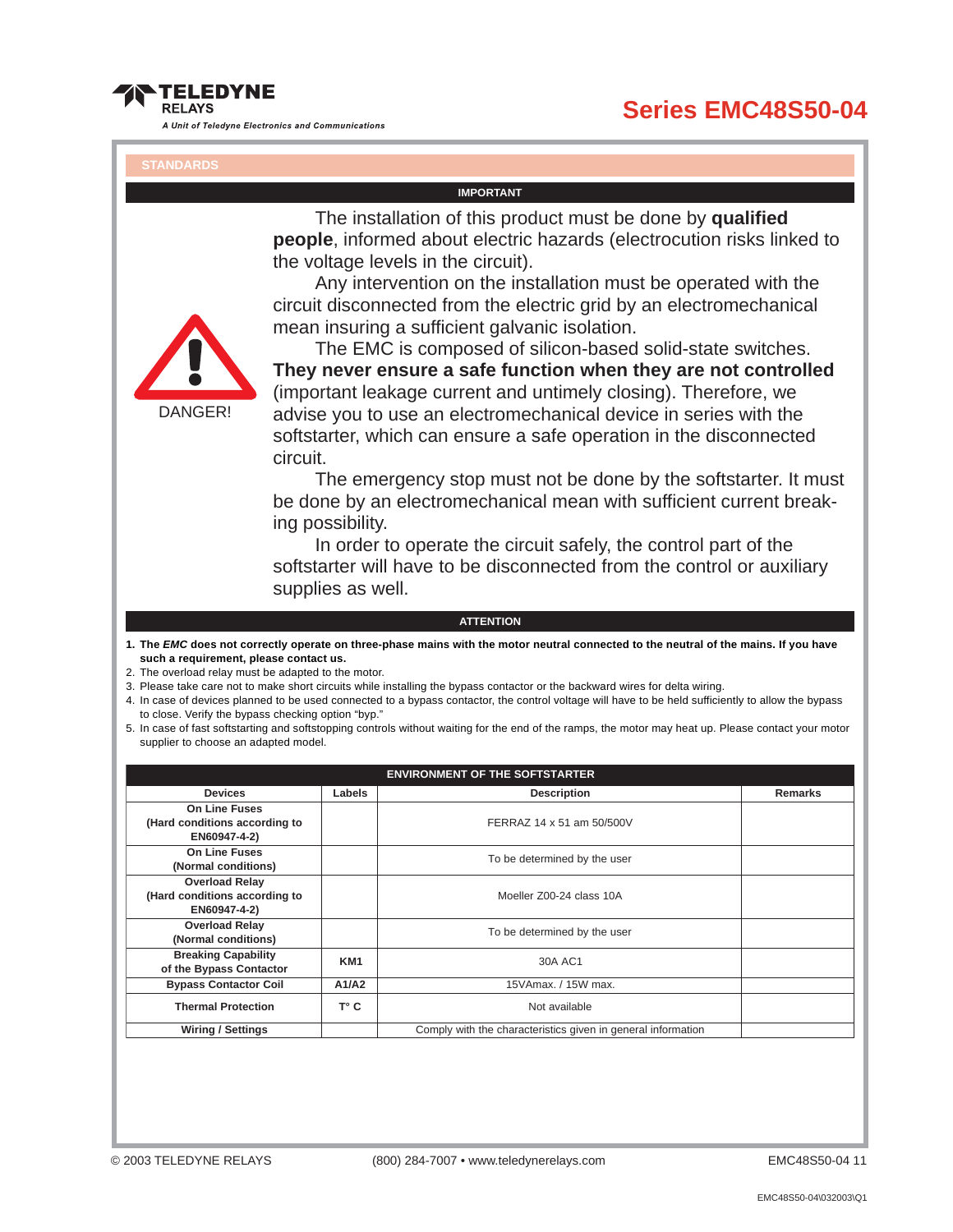



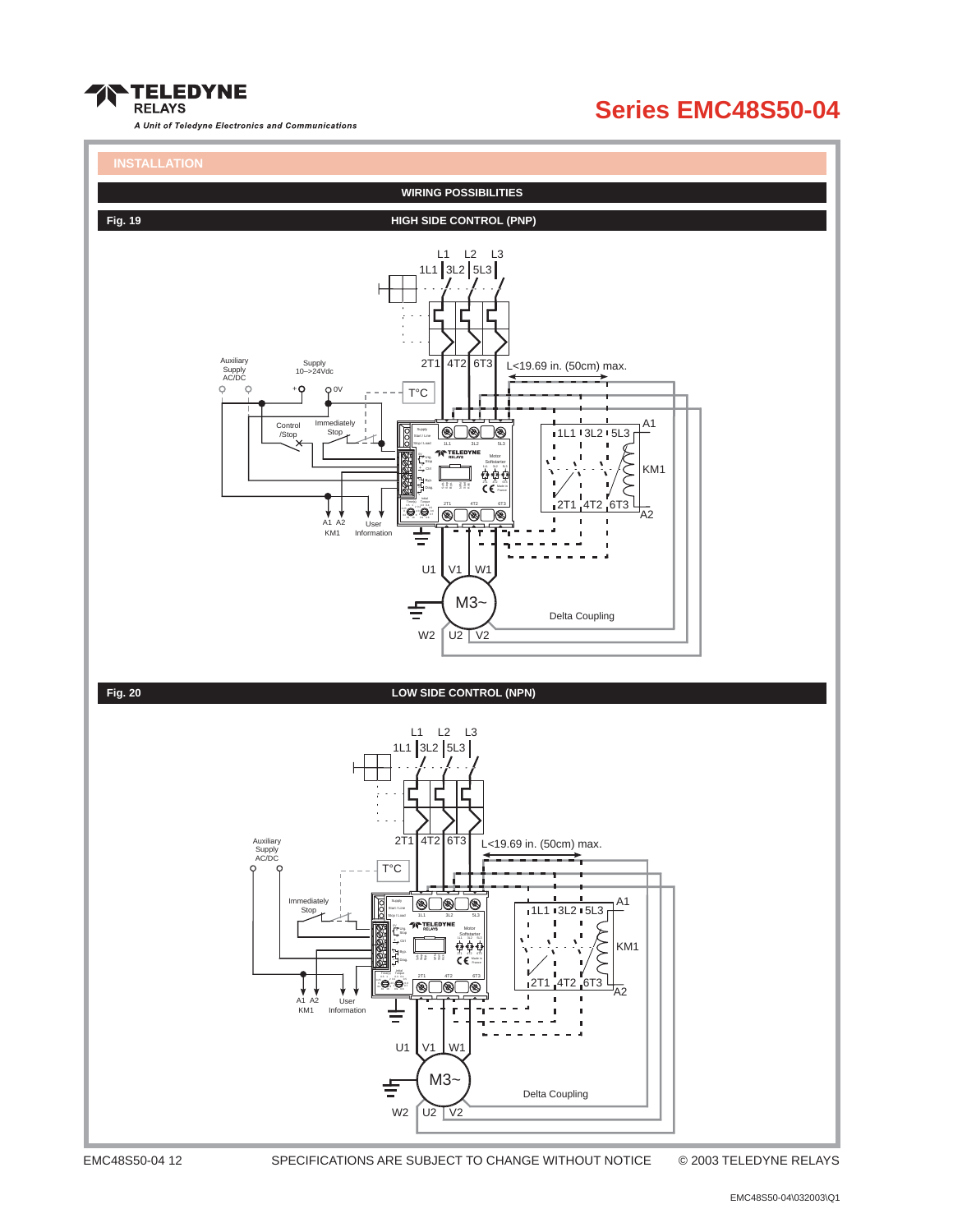



<sup>© 2003</sup> TELEDYNE RELAYS (800) 284-7007 • www.teledynerelays.com EMC48S50-04 13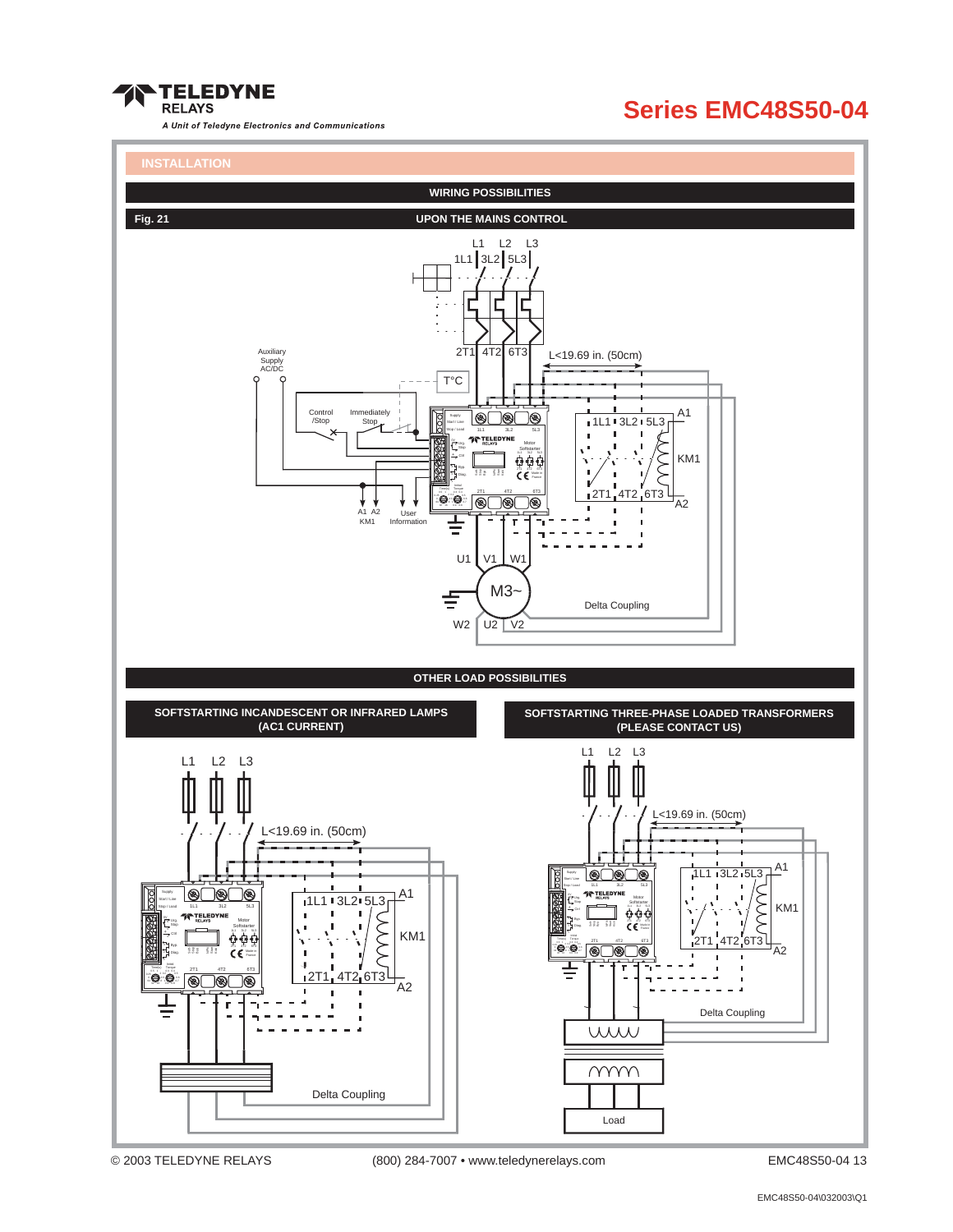

### **Series EMC48S50-04**

# **MOUNTING Fig. 22** MOUNTING PRECAUTIONS **The heat sink fins must be**  $0.7874(20)$ min **mounted vertically to ensure a good thermal convection. A minimum**  $0.7874(20)$ <br>min. **space must be left free around the assembly.** CAUTION!<br>High temperature **MOUNTING WITH SCREWS** Ø 0.2165 (5.5)  $(001)$ 3.937 (100)  $3.937<sub>1</sub>$  $0.9843(25)$  $=$   $\star$  $\varnothing$  0.2165 (5.5) **OMEGA DIN RAIL MOUNTING (EN50022) MOUNTING EXING REMOVING**

EMC48S50-04 14 SPECIFICATIONS ARE SUBJECT TO CHANGE WITHOUT NOTICE © 2003 TELEDYNE RELAYS